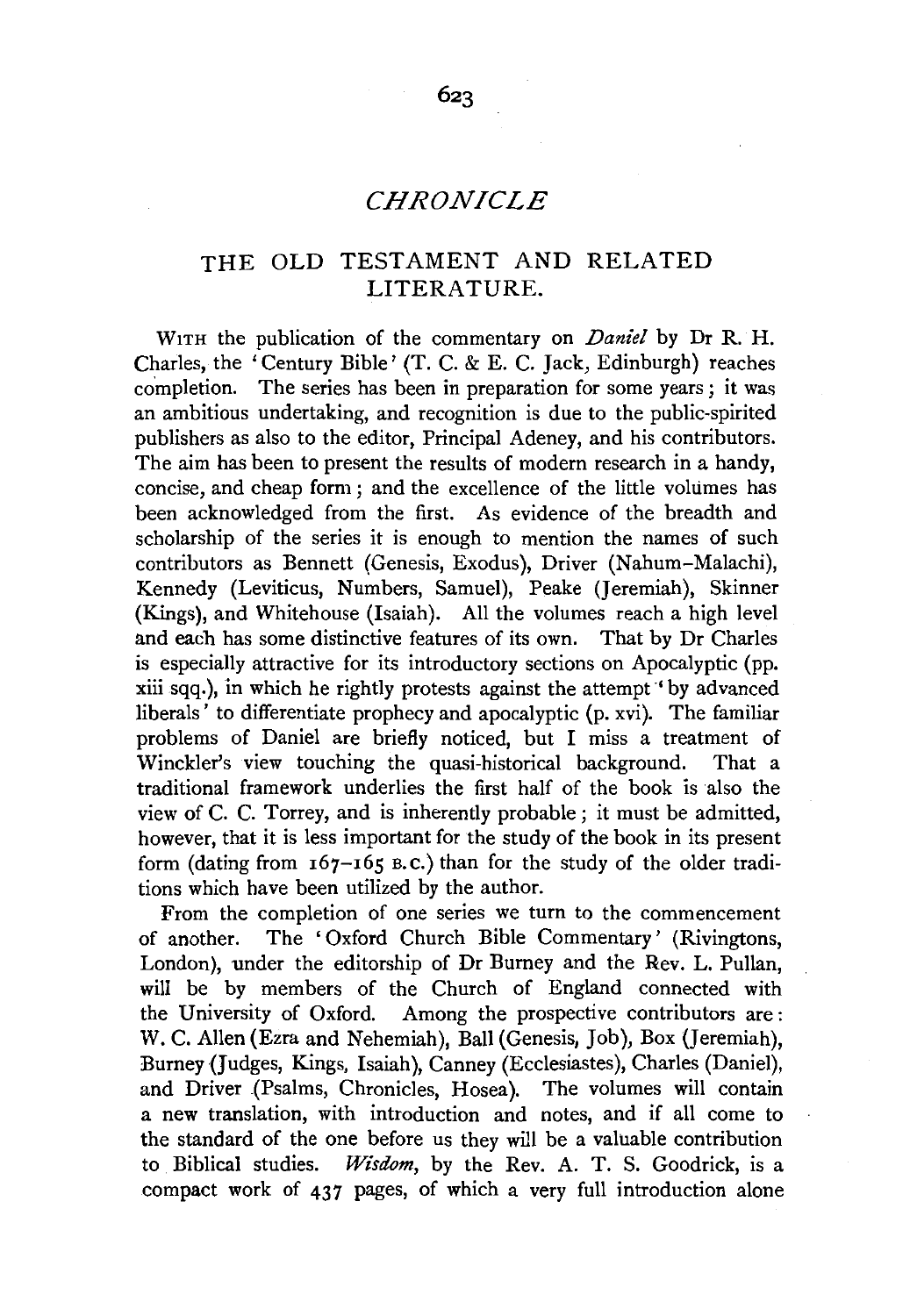## 624 THE JOURNAL OF THEOLOGICAL STUDIES

occupies more than one-fifth. The commentary is an elaborate one, with special reference to the text and translation, the interpretation, and illustrative material. It is a distinct advance upon all the current works on *Wisdom,* and will be especially valued for the light it throws upon Jewish ' Wisdom ' literature in general. The author is particularly strong in his treatment of the relation between Jewish and Greek 'wisdom': one would have liked a fuller attention to the evidence which has been adduced from older Oriental sources.

In *The Book of Job Interpreted* (T. & T. Clark, Edinburgh, 1913), the Rev. James Strahan aims at presenting a critical exposition of the text -the R.V. is printed and used as a basis-with exegetical notes. 'intended not only for scholars, but for general readers who are interested in sacred literature'. His object is to present the book of Job as literature, in particular as an ancient treatment of a perennial problem. In certain respects the notes are more elementary than those found in any technical commentary, but they have that 'human' element which a purely critical work does not have. They are of wider general interest, and are enlivening with their illustrations drawn from Matthew Arnold, Coleridge, Chesterton, Pascal, and others. Hence the book is distinctly useful in correlating ancient and modern experience in a way that bridges the centuries and manifests the fundamental psychical identity of man—and this is exceedingly helpful for critical study. At the same time, it is throughout indebted to past criticism, and shews how the purely technical labour of criticism is only a step, and a necessary one, in the re-interpretation of old ideas to new stages of thought. It is a pity that the author was apparently unable to make use of Volz's original study of Job in the German series *Die Schriften des Alten Testaments* (1911).

The commentary on *Isaiah* in the 'International Critical Commentary', originally entrusted to the late Dr Davidson, is to be divided between Dr G. B. Gray (chs. i-xxxix) and Dr A. S. Peake (chs. xl-lxvi). The first volume is now published (T. & T. Clark, Edinburgh, 1912) and contains a very instructive introduction of nearly 1oo pages, and the commentary on Isa. i-xxvii (472 pages); there are also two handy maps, the one illustrating W. Asia, the other, with reference to Isa. xv sq., containing Moab, N. Edom, and E. Judah. The work is solid and judicious, as was to be expected from the author of the excellent commentary on 'Numbers' in the same series. Dr Gray keeps an open mind on the problems of Hebrew metre, and is wisely sceptical of the finality of any existing theory (pp. viii sq., lix-lxviii). He has a valuable section on the political and social conditions of Isaiah's time (pp. lxviiilxxxi), and a clever survey of the literary history (pp. xxxii-lvii). Very boldly, but surely rightly, he insists that the starting-point in all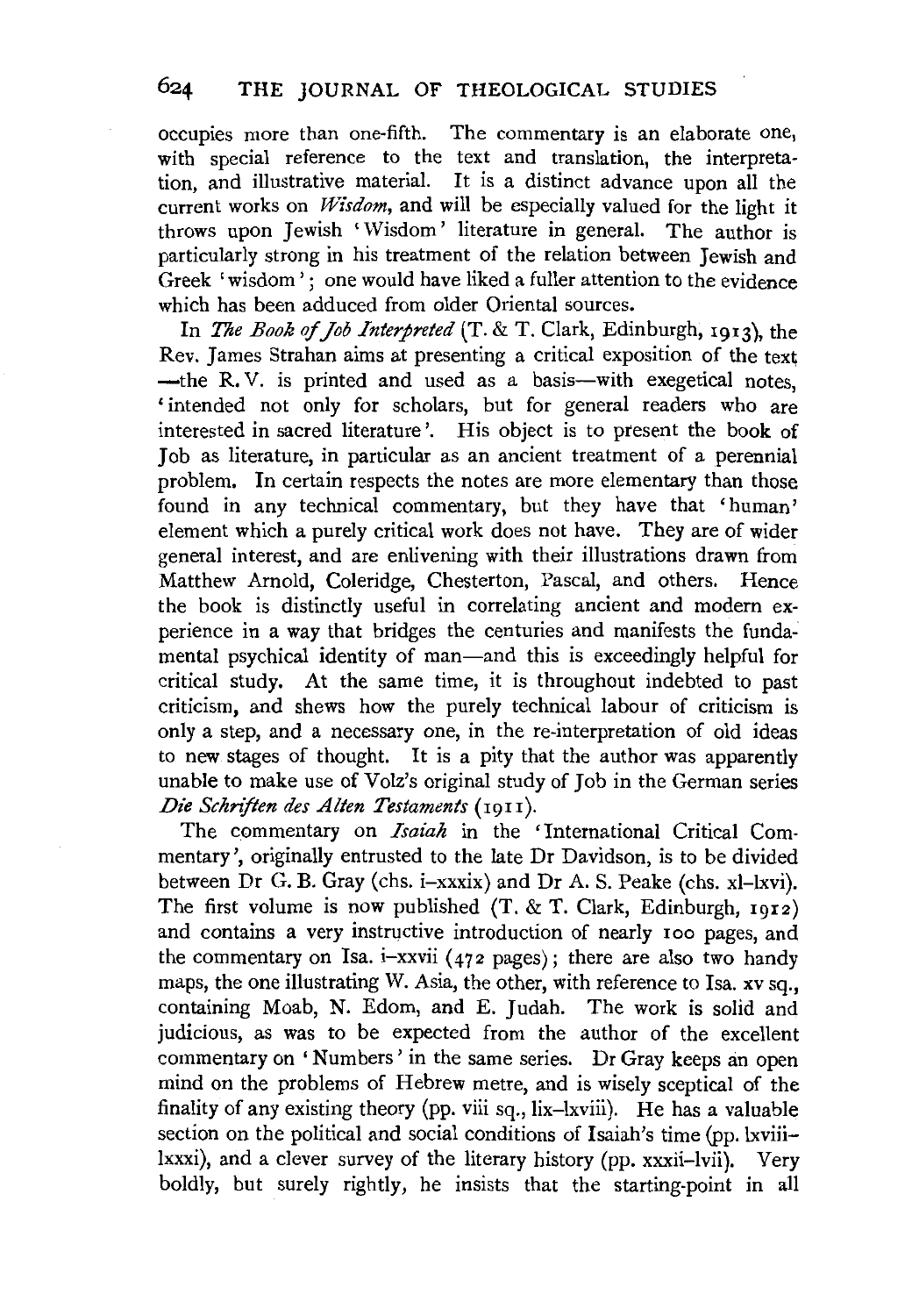detailed criticism or interpretation of Isaiah is the fact that it is a postexilic compilation, 'nor is it wise to minimize the significance of this conclusion' (p. xxxii). This is true also of the Minor Prophets (cf. *ib.*  p. 43), but no less so of such other sources as Genesis and the books of Samuel (cf. *J. T. S.* xii 468, xiii 89 sq.). Very sound is his recognition that literary criticism is something more than the question whether a passage is 'genuine'—this applies to historical criticism as also to the criticism of the prophecies. There is a very just appreciation of Winckler on p. ix; indeed, whatever we may think of his theories, he has at least forced us to look more consistently at the Old Testament in the light of external conditions. As regards details, Dr Gray so invariably makes appropriate references to the comparative study of religions (e.g. p. 354), that we miss in Isa. vi  $\epsilon$  some account of the widespread conviction of the danger of looking upon beings or of heedless behaviour towards things where profound supernatural ideas were involved. On pp. lxxxviii sq. and 106 he appears to me too much under the influence of the modern one-sided notions of the non-ethical character of the ideas of 'holy' prior to the time of the prophets. Again on p. 94 when he refers to the 'original forensic sense' of  $p$ <sup>x</sup> (righteousness), he does not realize that 'original' and 'forensic' are, sociologically speaking, incompatible--the 'original' sense of צדק have been in harmony with the 'original' conditions (cf. *J. T. S.* ix 632 n. 1). Finally, on p. 255, the fall of the 'Shining One' (Lucifer) naturally has an astral colouring, but the essential feature is the penalty for presumption and arrogance : the underlying facts are psychological or psychical, and find numerous parallels ; the astral-mythical formulation or expression is secondary, more accidental, and concerns the thought of the environment.

The third volume of *The Minor Prophets* in the same series is composite, like the second (J. *T.* S. xiv 146). Prof. H. G. Mitchell is responsible for Haggai and Zechariah (36o pages). His work is throughout careful and informing, and he gives the reader an excellent guide to the better understanding of these difficult sources. He prefixes a useful section on the historical background, adopting a somewhat moderate position. His argument that the Jews were allowed to return under Sheshbazzar in 538 is not conclusive; for example, the presence of royal princes, priests, and prophets at Jerusalem in the reign of Darius is no proof that they had been allowed to return  $(p, 9)$ . It is quite true that we suppose that 'most, if not quite all, of the better class of inhabitants had been carried into captivity by Nebuchadrezzar'; but that this is not certain is evident from the account of the princes and others in Jer. xli 1, 10, who must have been left behind. Further, Ed. Meyer long ago advanced evidence for the view that there were

VOL. XIV. S s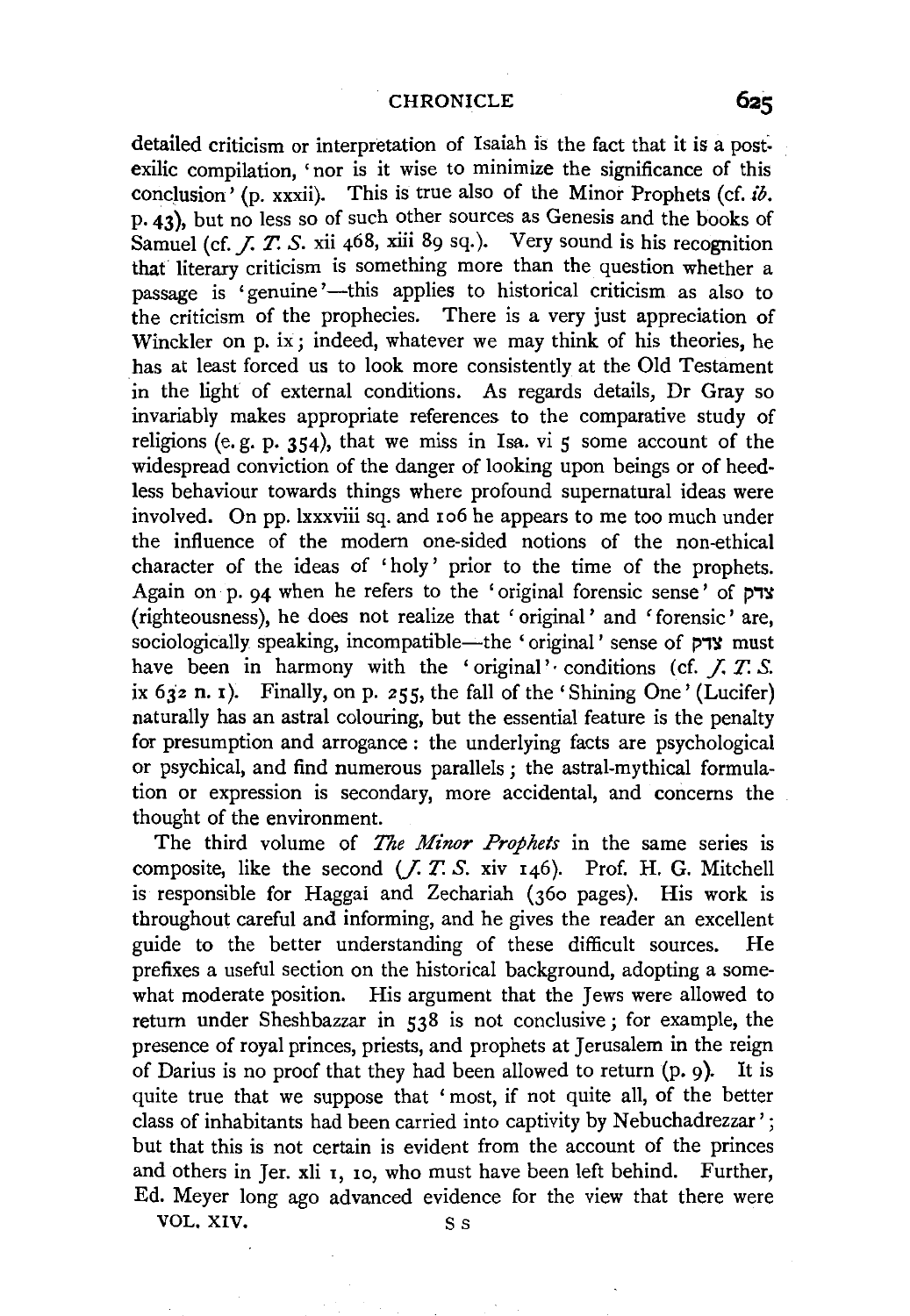important families of native Judaean (Calebite) origin who had never gone into exile. It may be added that it is difficult to see how  $(p. 12 n.)$  the Elephantine papyri *by themselves* can be urged against the evidence for the offer of the Samaritans to assist Nehemiah (Neh. ii 2o); it is because the Judaean bias is everywhere so strong that the fragmentary data (cf. Ezra iv 2), which represent the Samaritans in a favourable light (cf. 2 Kings xvii 28, 33, but contrast the secondary *vv.* 34-40), can scarcely he set on one side.

Malachi is handled by Dr J. M.P. Smith (88 pages), and he succeeds in bringing out very clearly the leading features of this little collection of prophecies. He agrees with the ordinary view : ' the book of Malachi fits the situation amid which Nehemiah worked as snugly as a bone fits the socket'  $(p, 7)$ ; but it is very difficult to associate the background of the prophecies with the grievous political conditions just before or at the time of this reformer : some 'anatomy' of the history of the time of Artaxerxes is necessary first, and this the author does not supply.

Finally, Jonah is dealt with by Dr J. A. Bewer (65 pages). It is an interesting piece of work, illustrating what criticism has done for this favourite book. It is no longer necessary to discuss at length any improbabilities or impossibilities ; we approach the book more in the spirit of the old-time readers, and find its chief value in its kernel. I may note in passing a misunderstanding of the Targum of  $i \neq (p, 34)$ : the use of  $\lim_{\delta}$  ('on the point of being [not " sought to be"] wrecked') can be easily paralleled, see e. g. W. Wright *Jonah* p. 10 sq. and his *Comp. Gram.* of *the Semitic Lang.* p. 2 I top.

To turn to *Das Buch Jona* by Dr J. Döller of Vienna (C. Fromme, Vienna, 19I2) is to go into another world. The author discusses the historical and related questions gravely and learnedly from the Roman Catholic standpoint; he does not depart from the old traditional point of view  $(p, 31)$ : if the book contains marvels and wonders, they are no greater than those in other books of the Bible (p. 27 sq.). Thus criticism is disarmed! Useful features are the full bibliography, the printing of the Hebrew text with a translation, and a commentary (pp. 59-Io7) especially helpful for younger students. The traditional position is also upheld by Dr E. Kalt in a monograph on *Samson*  (Herder, Freiburg i. B., I912). It belongs to the Roman Catholic series of *Freiburger Theolog. Studien* (no. viii); cf. Allgeier's monograph, J. *T. S.* xiii p. 140. His view is that Judges xiii-xvi may be regarded as a literary and historical unit, and that their contents fit all the conditions of the age. Samson emerges as a doubtless interesting individual, but his exploits are so rationalized and watered down, that he ceases to interest us. Little wonder that this method of 'criticism' presents difficulties to critical Roman Catholic scholarship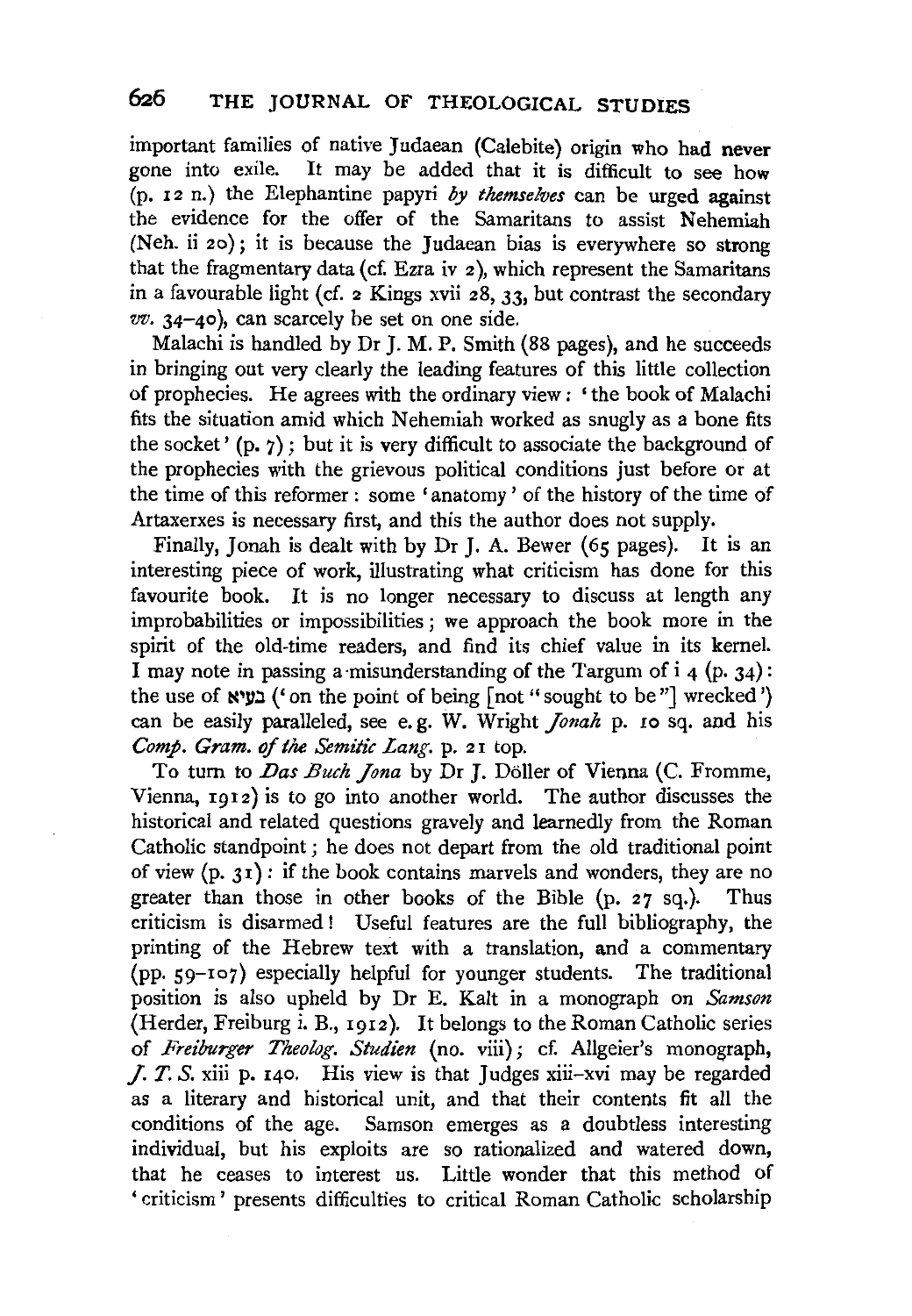(cf. Father Dhorme's notice of the book in *Rev. Bib!.,* April 1913, p. 313)·

Father Jean's little book *Jérémie* (Gabalda, Paris, 1913) is a handy sketch of the political situation, of Jeremiah's place in it, and of his theology. It is very tentative in its textual, literary, and historical criticism (e.g. pp. 20, 25, 36, 71), but ventures upon suggestions the consequences of which are unnoticed. Thus he favourably notes Sayee's dangerous view that the Elephantine papyri do not prove that the Law did not exist, but 'simplement qu'on l'interprétait d'une facon spéciale'. This sort of argument is futile.

Of Roman Catholic origin, like the preceding, are two admirable monographs upon the prophecies of Ezekiel: one by P. Cheminant on the prophecies against Tyre, chs. xxvi-xxviii· 19, the other by J. Plessis on those against Egypt, xxix-xxxii (Letouzey, Paris, 1912 ). Each discusses the metrical, textual, literary, and historical questions, and provides a new translation and an excellent commentary. Indeed the commentaries are a special feature, for little has escaped the attention of the writers, and one is glad to have their elaborate notes. The two books, each of  $120 - 130$  pages, are examples of the best Roman Catholic scholarship, and, if 'conservative', are of that very rare type of conservatism from which the most 'radical' can profit. Plessis's worst heresy is to persist in prefixing the article to a Hebrew noun which already has a suffix  $(p, 2q, sq.)!$  Cheminant's treatment of the literaryhistorical problems is promising but inadequate. The advance of Nebuchadrezzar (xxvi  $7-14$ ) requires an introduction (p. 89), but this can hardly be found in xxvi  $1-6$ ,  $19-21$ , where Tyre gloats over the fall of Jerusalem  $(v. 2)$ . Besides, no good reason is given for Tyre's attitude, and Cheminant weakly supposes that it expected to profit from Jerusalem's extremity  $(p, q_2)$ . But this oracle is dated in the eleventh year (i.e. about 586), and consequently associates itself with those in which Moab, Ammon, and Edom are condemned for their hostile behaviour (Ezek. xxv, cf. Zeph. ii 8 sqq.). This behaviour is historically doubtful (as regards Edom, see  $\chi$ ,  $\chi$ ,  $\chi$ ,  $\chi$ ,  $\chi$ ,  $\chi$ <sub>147</sub>), although it is quite conceivable that the situation actually arose at a later-period. In fact, the point in the punishment of Tyre is the intervention of Yahweh to manifest His might and to defend His people (cf. Ezek. xxvi 6). It is not the punishment of a guilty Judah, but of an arrogant enemy, and we move in a later circle of ideas (cf. the parallels in *J. T. S.* xiii 87 sq.). Tyre is condemned for its overweening pride, and it is instructive to notice that both sections of ch. xxviii agree in representing that blasphemous confidence which accounts for the denunciation of the Babylonian monarch in Isa xiv (see above). Especially noteworthy in this connexion are the rich allusions to some fuller *corpus* of myth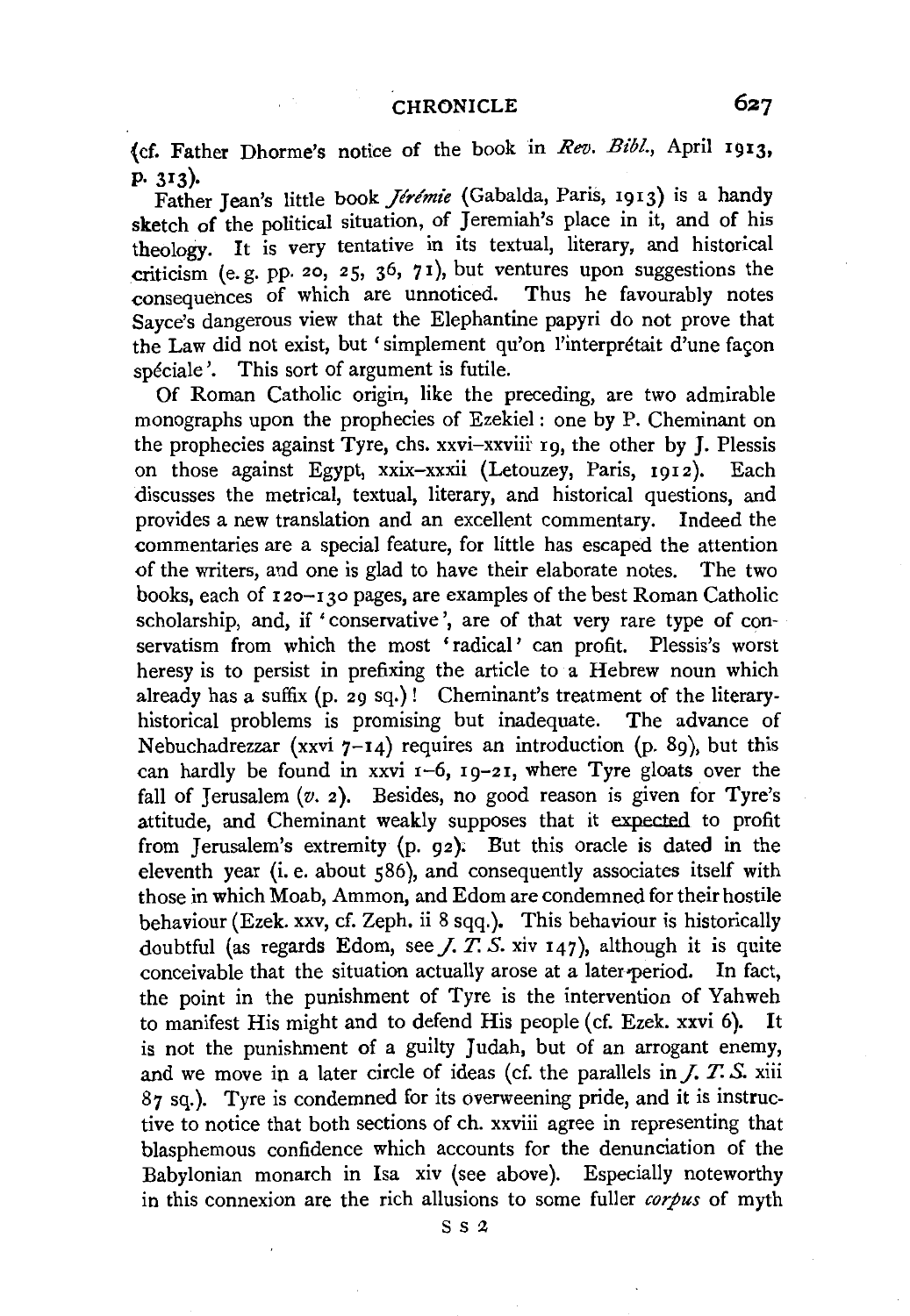in. Ezek. xxviii II sqq. which recall the ' astral ' ideas in Isa. XIV I2 sqq.

Prof. Driver's *Notes on the Hebrew Text and the Topography of the BooRs of Samuel* (Clarendon Press, Oxford, 1913) is the second edition of a work which on its first appearance in  $\overline{18}$ 00 set a standard in Hebrew philological scholarship. The new edition is larger by a hundred pages ; the commentary alone covers nearly four hundred pages. This is due not only to the expansion of old notes and the addition of new ones, but also to the attention paid to topographical questions. The characteristic 'went up' and 'came down' of the Bible vividly reflects the physical features of Palestine ; and the desire to illustrate this has led Prof. Driver to add notes on the sites mentioned in the Books of Samuel. He rightly emphasizes the inadequacy of current maps, owing to the many highly questionable identifications, ' except those in the *Encyclopaedia Biblica,* which are above reproach ' (Pref. p. x), and he has had useful maps of Palestine prepared, which will be valued by all. The topographical side is the special feature of this new edition. The introduction (now 96 pages) has been carefully revised and brought up to date. Twenty-three years ago it supplied a real want with its sections on Hebrew orthography, the versions, the Moabite inscription, and other matters illustrating the Hebrew text. Today it is none the less useful for its concise, convenient, and authoritative treatment of introductory questions, which are extremely important for the Hebrew student, who must otherwise hunt through a large variety of sources-and because of the pains taken to cite or to refer to everything at all germane to the subject.

A new volume on *judges and Ruth* has been prepared for the Cambridge Bible by Prof. G. A. Cooke (University Press, 1913). The notes are well adapted to the object of this series, and care is taken to provide a map where, by the way, greater attention is paid than usual to the identifications. Canon Cooke's general position is a very fair one. It is interesting to observe on p. xxix that 'the Canaanites held a barrier of strongholds in line with Jerusalem, which would effectually check an invasion descending from the Central Highlands to the South'. This is quite in accordance with certain evidence, but its importance for the history of the relations beween Judah and Israel is rarely considered. Another serious question is involved in the fact that we can. find, on external grounds, no dislocation of conditions when the Israelites entered ; but the conditions as represented in the book of Judges-e. g. the Baals and Astartes (p. xxxvii)-are not what we should expect from the picture given us by the Amarna Letters : in other words, serious changes have apparently intervened, but we cannot attribute them to the Israelites. Finally, I note Prof. Cooke's remark : 'historical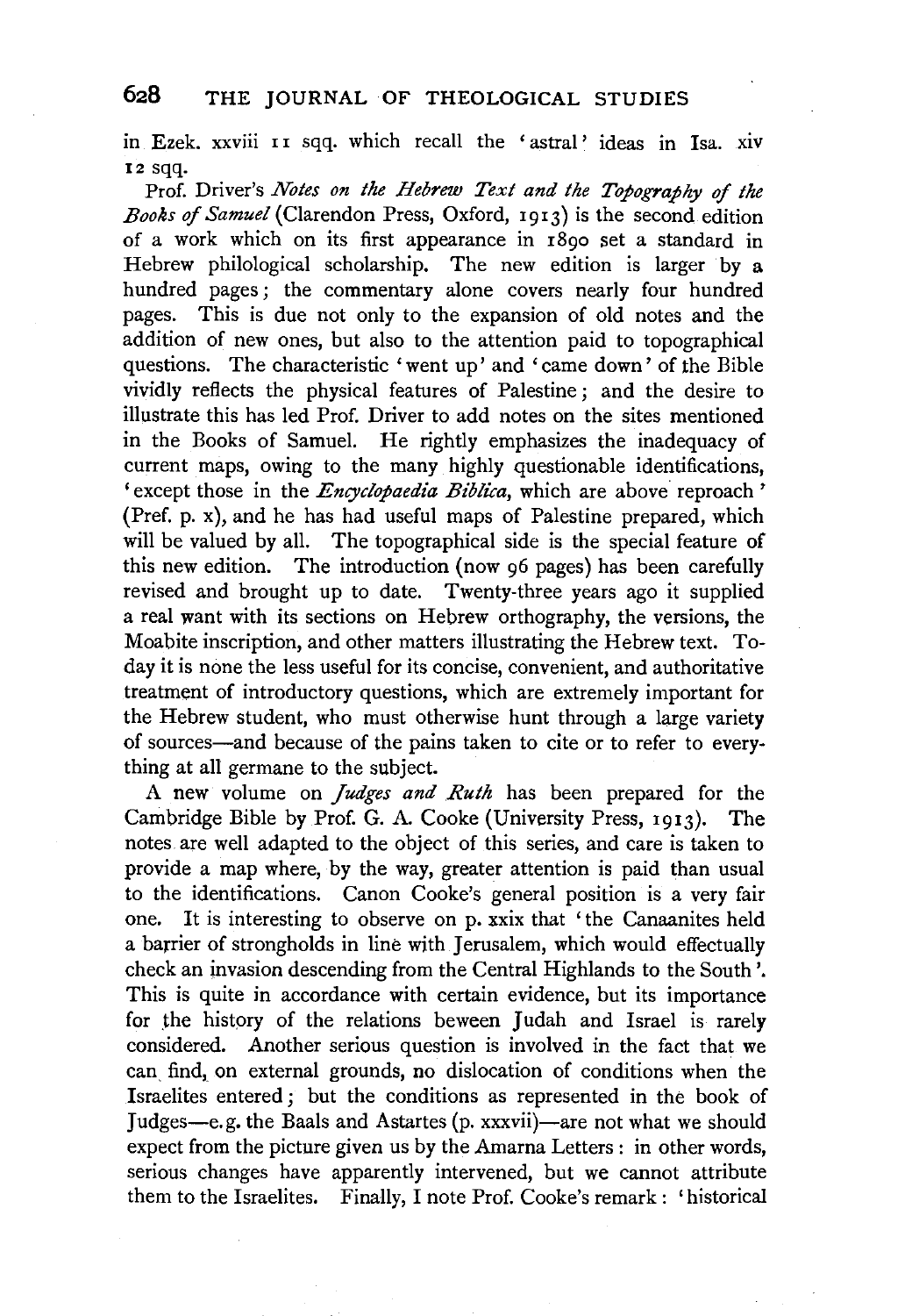criticism relieves us to a great extent of the moral difficulty created by the wholesale slaughter of the Canaanites' (p. xxxi). Yet, if, as he says, 'the patriotic imagination of a much later day' is responsible for the idea, Dr James Orr is perfectly right when he points out that we merely 'roll the burden upon the shoulders of prophets for, of other later writers] when the higher morality is presumed to be developed' *(Problem of the Old Testament* p. 468 sq.). Admirable and adequate as Prof. Cooke's treatment is, considering the series, it is evident that here are complex questions which sooner or later make themselves heard-the last, in particular, involves a reconsideration of the ordinary conservative and critical theories of the developement of Old Testament religion.

An interesting addition to the same series is *The Wisdom of Jesus the Son* of *Sirach, or Ecclesiasticus* (I912). This very important book has been entrusted to Dr Oesterley, whose scholarly introduction and commentary will be much appreciated. The text printed is, as is usual with this series, that of the R.V., but since many fragments of the original Hebrew were discovered (between 1896 and 19oo), it has naturally been necessary to give a careful discussion of the variant texts. As a consequence of this a relatively considerable amount of space has to be given to matters of text, and here one misses necessary references to Prof. Bevan's notes on the Hebrew text in  $J. T. S.$  **i** 135 sqq. (1899). As against a certain weakness in handling the text may be placed the illuminating sections in the introduction, those on the teaching of the book being especially instructive.

Dr Oesterley also contributes r *Samuel* in 'The Revised Version edited for the use of Schools' (University Press, Cambridge, I912). It is a handy little book, with many useful notes; but such is the (enforced) brevity of the introduction and the scope of tlte book that one questions the wisdom of hinting at features of literary-critical interest. Thus on pp. 6, 12 we have 'later insertions', and if I Sam. xiv 47-51 is also a' later insertion', is the passage to be used for the history? Dr Oesterley apparently follows the current view that Saul had no authority over Jerusalem (see his note on xvii 54) and Judah (xv 4) ; but when writers agree that Jerusalem and the district were in alien hands until David's time (2 Sam. v), they usually overlook the bearing of this upon narratives referring to Nob (1 Sam. xxi sq.), Gallim (xxv 44), Saul in S. Judah (xxiii sq., xxvi) and his interest in S. Judaean clans (xxvii 10). Saul was a great and powerful king, as I Sam. xiv 47 sqq. and the ancient poem in 2 Sam. i testify, but a number of pro-Davidic narratives represent another picture, and our ordinary conception of this period is. built up by the explicit rejection of pieces of evidence which point to another view of the age.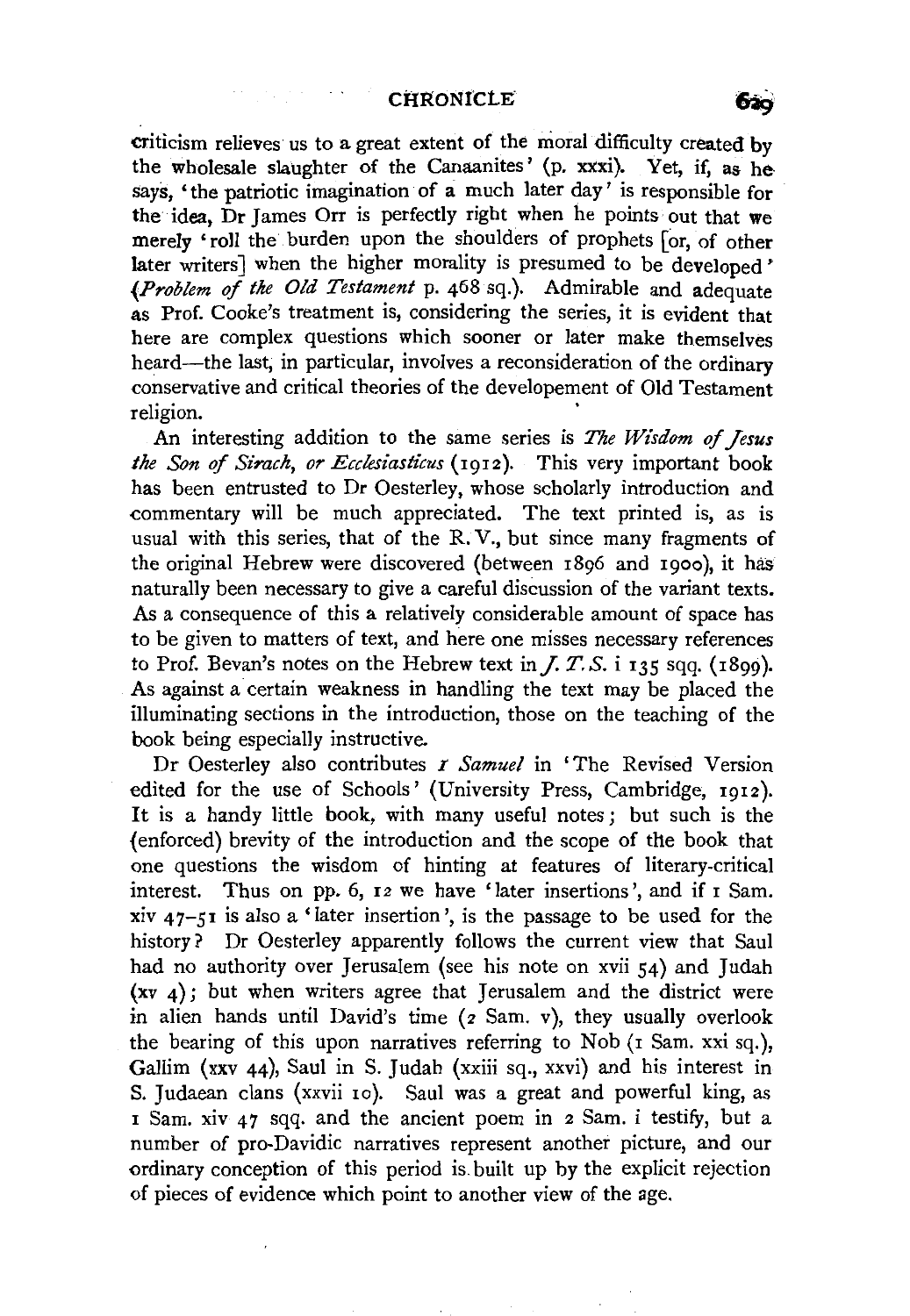In the *Smaller Cambridge Bible* the Rev. T. H. Hennessy undertakes 2 Kings. There is a good little introduction and the notes will be helpful to young students. It is taken as an 'obvious conclusion that the "main compiler" of Kings wrote somewhere between 621 and  $586$  B.C.'; in the larger edition, to which there is a general reference for fuller information, Prof. Barnes more cautiously holds that 'Kings could not have been compiled before *circ*.  $561 B.C.$ <sup>'</sup> (p. xxi). It is an important difference. On p. 151 there is a reference to 'totem ideas among the Hebrews', very unnecessary in view of the rather tentative remarks elsewhere on the religion and the religious developement. It cannot be said (on xxiv I) that Nebuchadrezzar ' seems to be a more accurate form' of the name Nebuchadnezzar; it would be much better to tell young readers that the latter is quite inaccurate. There are a few small misprints: on p. ro6 read Tiglath-pileser III (to agree with pp. 13, I77), though strictly speaking it should now be everywhere IV, and on p. I 76 read keui in Boghaz-keni. A curious archaism is the printing of the A. V. everywhere—hence the notes are rather loaded up with the readings of the R. V.

*Deuteronomy:* #s *Place in Revelation* (Longmans, London, 1912), by Dr A. H. McNeile, consists of a restatement of arguments already accepted by the great majority of modem Hebrew biblical scholars, 'unfortunately, however, it is still necessary not only to state these results, but to defend them against some writers who continue to cling in the face of evidence to the Mosaic authorship of the book'. It is of course much to be regretted that energy should have to be spent upon such a question as this, when there is so much to be done in other directions: but Dr McNeile's book puts the case so clearly that it will be useful not only to those who are by temperament opposed to criticism, but also to those who are more familiar with the critical conclusions than with the grounds upon which they are based.

To tum now to 'the other side', J. Dahse in his *Textkritische Materialien zur Hexateuchfrage* I (Topelmann, Giessen, 1912) deals with (a) the divine names in Genesis,  $(b)$  the alternating use of Jacob and Israel in chs. xxxvii sqq., and  $(c)$  P in chs. xii-1. He is among those who, attacking the modem literary hypothesis of the Hexateuch, dispute the validity of the criteria on the strength of the Septuagintal variations. He himself, however, is far from denying the presence of additions, glosses, and signs of compilation ; indeed he has pretty theories which rest upon all that combination of induction and deduction, inference and speculation, which is found in those theories to which he is opposed. This is inevitable and legitimate; the important question being whether this theory or that is more in accordance with all the relevant data. And. here there can be no doubt ·that Dahse,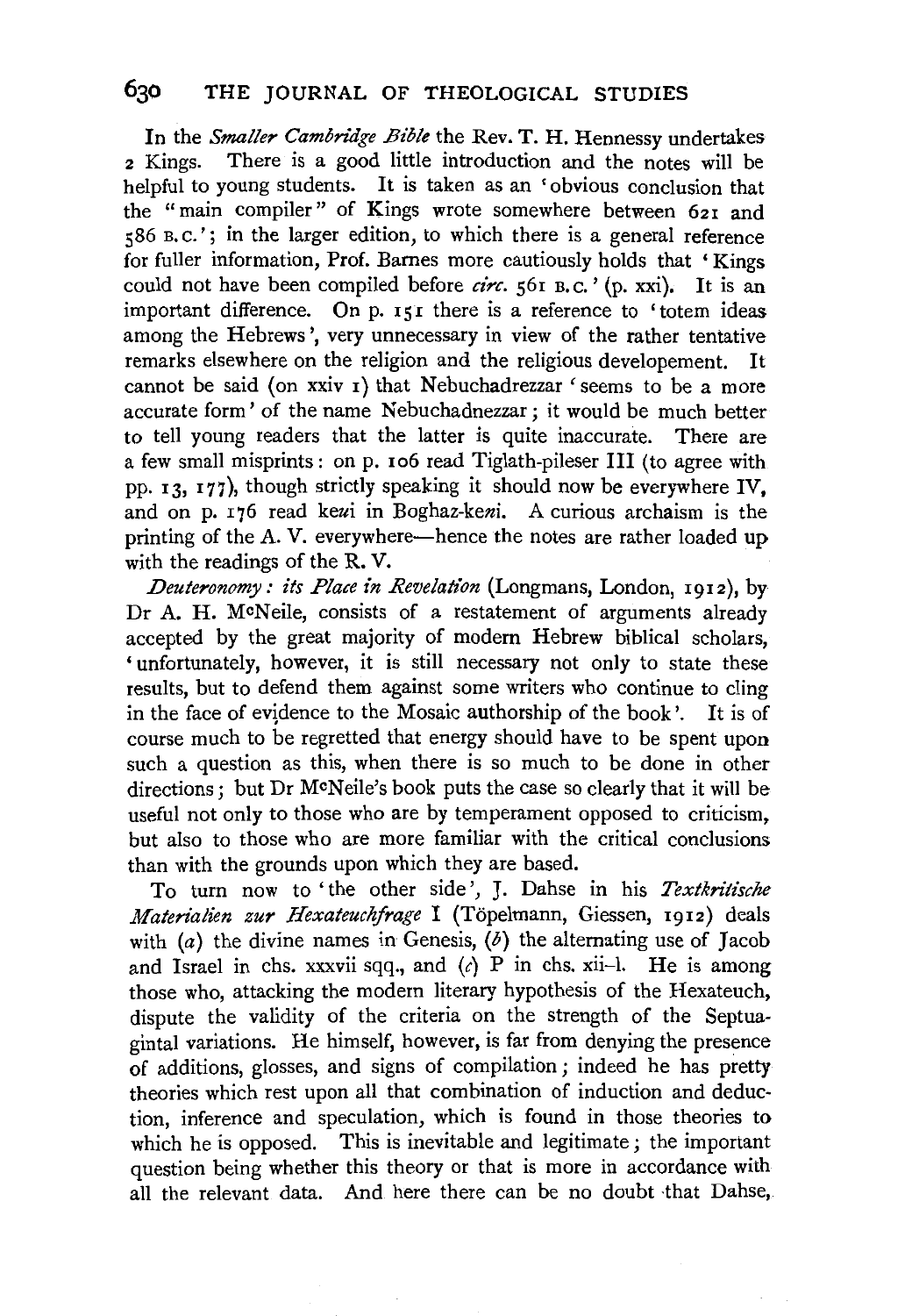though exceedingly ingenious, does not cover the field which has to be covered, and his conclusions are scarcely to be commended to those who are opposed to modern criticism. If he is right, our book of Genesis, *in its present form*, is due to the 'Kompilator und Exeget' Ezra  $(p. 161)$ ; and obviously this will be the starting-point for that criticism of the internal difficulties which he, in his somewhat one-sided zeal for purely textual matters, tends to ignore. Apart from this, Dahse-like Mr H. M. Wiener-is opening the way to a singularly arbitrary and revolutionary type of criticism, in that both are tending to destroy the reliance usually placed on the Massoretic recension of the Old Testament ; and this will be disturbing to Jew and to Gentile alike. Here may be mentioned another volume of reprints by Mr H. M. Wiener, LL.B. *(Pentateuchal Studies,* Elliot Stock, London, I9I2): they do not call for any special note, and it must suffice to refer to my remarks on the earlier volume in *J. T. S.* xiii p. 135 sq.

Two volumes from the untiring pen of Dr Cheyne next claim attention : *The Mines* of *Isaiah Re-explored* and *The Veil* of *Hebrew History: A further attempt to lift it* (A. & C. Black, London, I9I2 and I913). The former deals with Isa. xl-lxvi; the latter consists of a series of discussions on ethnical, biographical, geographical, and other points. Both belong to that long chain of works in which Dr Cheyne has been elaborating his North-Arabian theory, and whatever may be thought of that theory, one cannot but admire his energy, his keen survey of even the latest discoveries and discussions, and his undaunted and persistent confidence. He is rightly convinced that the ordinary positions of criticism to-day are untenable, but his own solution is along lines which have not found acceptance; yet it is only fair to emphasize the fact that his theory is scarcely more extreme than those favoured by thorough-going conservatives, and that the tendencies of such scholars as Ed. Meyer, Alex. Gordon, Gressmann, and others strikingly confirm the words of the late Dr W. R. Harper : 'every year since the work of W. R. Smith brings Israel into closer relationship with Arabia'; see also *Encycl. Brit.*  ed. xi, vol. xx p. 6I5.

The Rev. F. E. Spencer's *Short Introduction to the Old Testament*  (Longmans, London,  $1912$ ) is a descriptive account of the several books from a conservative point of view. Unfortunately it shews many signs of haste. Thus : 'the Goel is an ancient custom of the clans. It disappears in the time of the kings' (p. 56). Again, when Gideon is called Jerubbaal, we read : 'a slight indication of ancient writing-not so much as Wellhausen makes it-Jerubbaal is changed to Jerubbesheth, 2 Sam. xi 21' (p. 89). Of his many dark sayings I quote his utterance on Zech. ix-xiv: (they) 'present a literary question of interest and some complexity which in the result has the probable moral that a little tradition of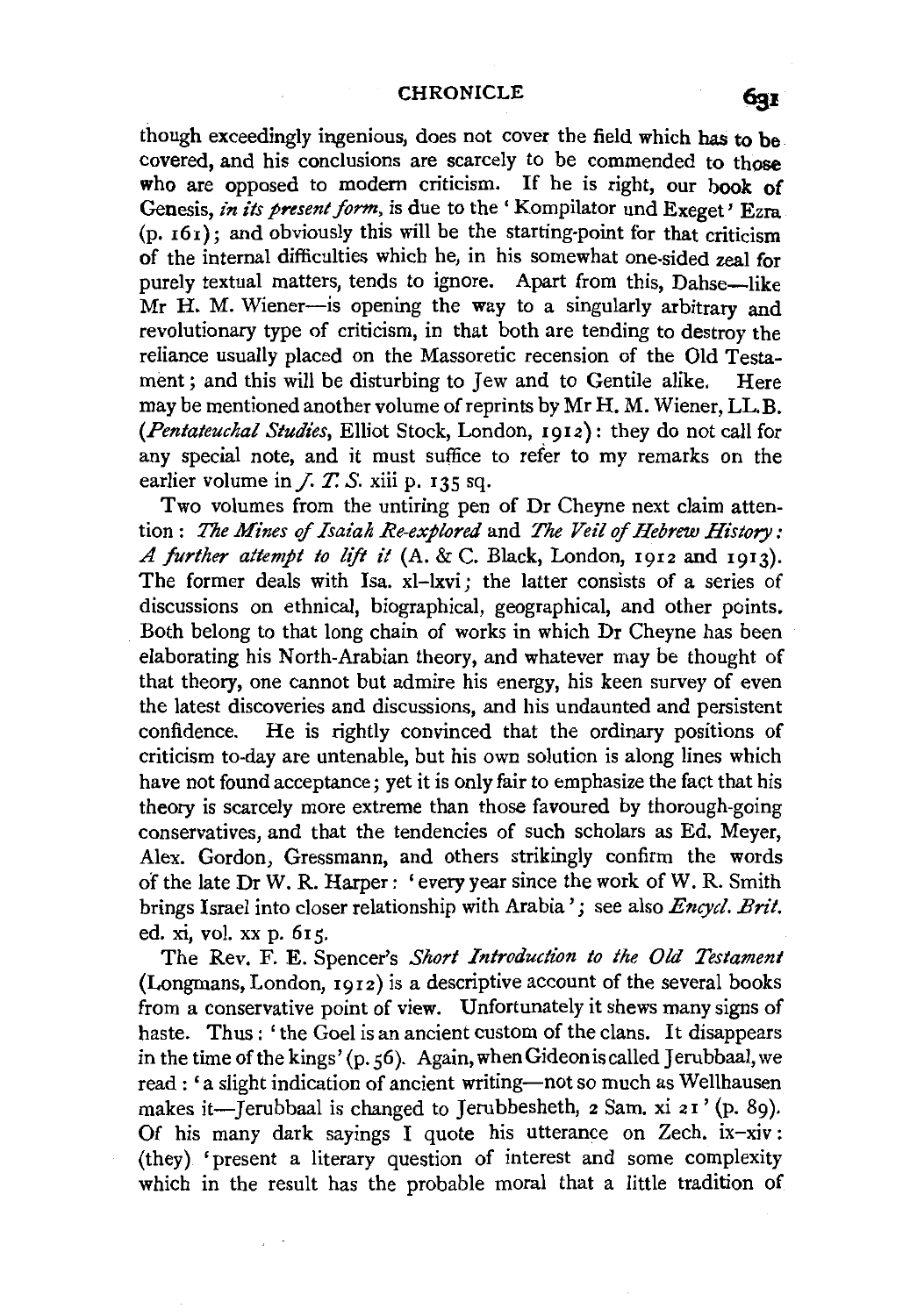a cultivated nation is a more certain ground to go upon than the subjective opinion of scholars, however well equipped'. And the footnote proceeds ' this is an axiom which is quite safely laid down for all other literary traditions of civilised peoples. The exceptions are few  $($ p.  $r$ 52). The book is well meaning, but hardly achieves its object. Another work of this class is *The Building Up of the Old Testament,* by the Rev. R. B. Girdlestone (Scott, London, 1912). It belongs to the 'Library of Historic Theology', which proposes to present 'a general survey of the present position of thought and knowledge in various branches of the wide field. which is included in the study of divinity'. The book is a reverent and professedly conservative book, written from a standpoint and in a tone that precludes criticism. There are some familiar conjectures—horribly wild, did they appear in some 'critical' work, but less striking to the reader who haply finds in them a support for some traditional position-note, e.g. the exceedingly arbitrary and hazardous theory of the cuneiform origins, p. 20 sq. Critics are reproved for finding the work of later writers in the magnificent prophecies ascribed to Isaiah-' their view is conceivably true but is probably erroneous' (p. 28) ! Perhaps it is as well to pass on to the useful excursus 'a study on Inspiration' (pp. 293-311 ), a careful perusal of which will convince the reader that the author clearly recognizes the more essential principles of criticism  $:$   $-$ it is the particular application he distrusts.

To an American scholar, Prof. H. T. Fowler, we owe *A History* of *the Literature of Ancient Israel from the Earliest Times to 135 B.C.* (Macmillan Co., New York, 1912). It describes and illustrates the writings of the Old Testament in their historical connexions on the basis of the general conclusions of modern criticism. In nearly 400 pages we have a most useful synopsis of the different forms and styles of the literature. Care is taken to explain the characteristic features, and to point out, with some instructive parallels, the slow developement of those sources that survive in the Bible. Even those who cannot agree with his theories will find much that is profitable and interesting. The greater insistence upon the books as *literature* is a very welcome trait, which however is perhaps carried too far in current German work.

From Dr A. Buchler we have another of his little monographs : *The Economic Conditions* of *Judaea after the destruction of the Second· Temple*  (Jews' College, London, 1912 ). It is an instructive contribution to the period interesting for the vicissitudes of the text and the canon of the Old Testament. Although over a million Jews had perished in Jerusalem, yet, in a couple of generations, a hundred thousand could again rise in several hundred places of Judaea against the Roman rule. If Dr G. A. Smith has illustrated the significance of the persisting geographical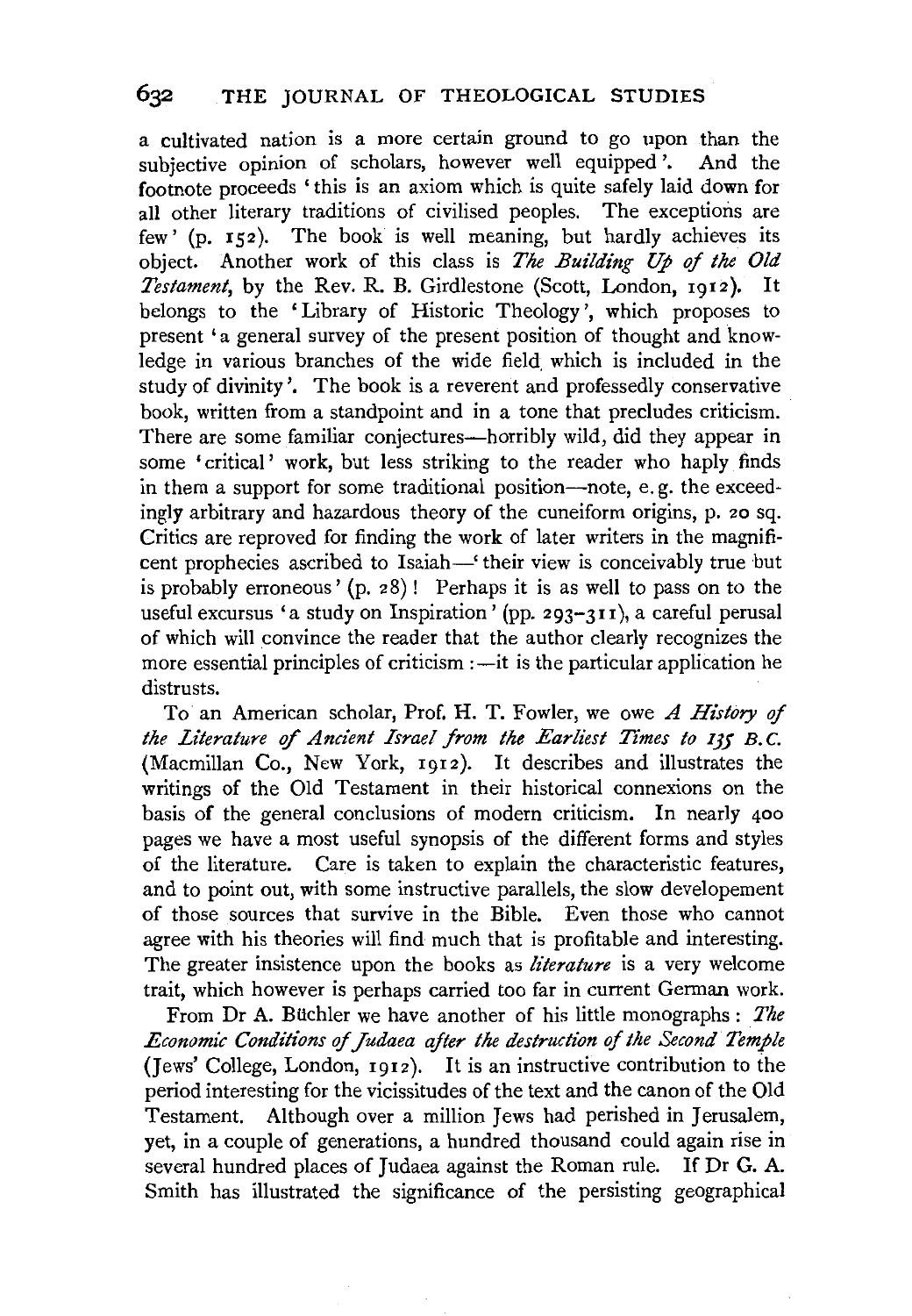conditions for understanding history, Dr Büchler-like Winckleremphasizes the persisting similarity of historical vicissitudes, for not only does his pamphlet throw new light upon the years after 70 A.D., it also allows one to realize in some measure the conditions after the fall of Jerusalem in  $587$ , and to perceive that this disaster was not quite such an overwhelming annihilation as was and is often supposed.

Dr C. H. W. Johns writes on *Ancient Babylonia* for the • Cambridge Manuals'. He provides a clear and concise account of the land, people, conditions, and history. It is interesting to see that he holds that the Semitic invasion came, not directly from Arabia, but from the north-west : the bearing of this on the theory of the influence of Babylonia upon Palestine is considerable. A special feature are the illustrations :which, with the much-needed map at the end, enhance the value of the book, and enliven the necessarily rather dry sections where the writer has to summarize the bald historical outlines. This and his *Ancient Assyn'a* in the same series (J. *T. S.* xiv 149 sq.), are especially suited for the Old Testament student interested in the external history, and are by an admittedly foremost authority.

The appearance of two Hebrew grammars for English students is a welcome sign. One, by the Rev. C. T. Wood, with the co-operation of the Rev. H. C. 0. Lan.chester, caters for beginners (A *Hebrew Grammar:* Kegan Paul, London, 1913). It has many distinctive and useful features, especially noteworthy being the endeavour to introduce the student to the Old Testament itself at as early a stage as possible. If only on this account one may be permitted to regret the sometimes curious modifications of the original which appear here and there in the exercises : after all, the main object is to understand the Old Testament in Hebrew and Hebrew modes of thought and expression. As this handy grammar is likely to prove a boon, it is worth noting that  $\S$  7 on p.  $4$  ('four fragments of papyri brought from Egypt') needs adjustment-it rests upon a very second-hand source, and the fragments are the 'Nash papyrus' in the Cambridge University Library. Page 60  $(h)$ , with its בֵּית לָחֵם (and an unnoticed misprint on the last line) is needlessly confused. On p. 91 § 5, the weak *waw* is, of course, not 'always pointed with vocal shewa' (so p. 89 b), and there should be a fuller note on its use, in view of the examples on p. 92 sq. No light is thrown upon the vocalization of  $[1]$ <sup>1</sup>? in the index ; the information is given in a section on the Comparative, where, however, we miss the important fact that before the article the full form is more common than the form which the students are encouraged to use in the sentences on pp. 33, 36. Other little details to be noticed are the precarious view that  $\mathbf{w}$  (read  $'$ ואֲנוֹש) suggests man's frailty (p. 185), the failure to point out that the use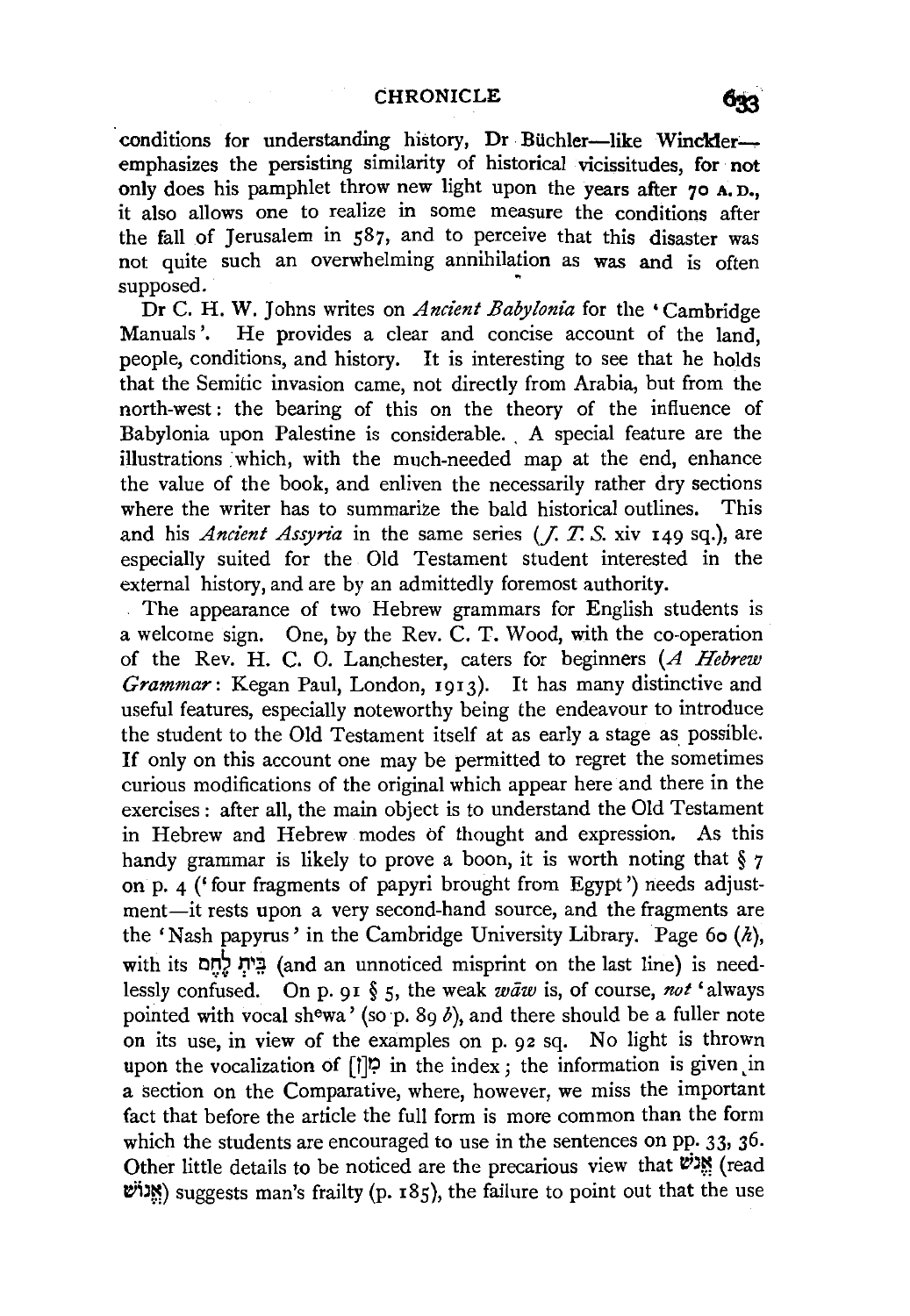of consonants to express figures is post-biblical (p. 198), and the treatment of 'I' and 'I' in oaths (p. 202). Among the many valuable features must be mentioned the suggestive notes on the vowel system from the lecture-notes of Prof. Kennett (pp.  $212-222$ ).

The second grammar is by the Rev. D. Tyssil Evans *(The Principles of Hebrew Grammar,* Luzac, London, 1912). It is intended to serve for the intermediate stage between a purely introductory work and the classical 'Gesenius-Kautzsch '. It extends to nearly soo pages, of which nearly 120 are devoted to exercises (with grammatical questions and pointing). The printing is not everywhere so clear as might be desired, and references to the 0. T. might have been more freely inserted. The introductory pages on the position of Hebrew are useful, but some of the sentences are extremely difficult. On p. xxiii, after stating that monuments of 'Assyria-Babylonian' exist to about soo B.c., he remarks that the language may have existed after the time of Alexander the Great in a literary form—the precise meaning of 'monuments' and 'literary' is the crux. It is too loose to say that the Moabite stone dates from about 900 B.C. (ib.), and on p. xxiv the two inscriptions from Damascus are, I suspect, those from Nerab near Aleppo. The grammar is admirably full, but is sometimes unnecessarily complicated ; e.g. on p. 203 the verbal suffixes in the case of verbs with impf. in pathah could have been much more simply expressed (as e. g. by Wood, p.  $151$ ), and this criticism applies also to the treatment on pp. 204 sq. and 267 sq.

Dr H. Lindemann's *Florilegium Hebraicum* (Herder, Freiburg i. B., I912) contains a selection of passages for the use of students, printed with the ordinary Massoretic apparatus, but with no notes even when, as in the case of Judges v, some textual help is needed. Every book is represented, and thus we have passages from Chronicles (e. g. r Chron. xiii  $r-14$ , xvii  $r-14$ ), but *not* the earlier parallels (in 2 Sam. vi sq.), the comparison with which is so helpful for the student. An appendix contains a few passages for pointing, a few verses from Ben Sira, the Siloam inscription, a specimen of the supralinear vocalization, and a few lines of *Faust* in Yiddish (German in Rabbinical characters).

In conclusion, I have to express regret for accidentally overlooking the two volumes of Dr Peter Thomsen's *Paliistina-Literatur* (vol. i Haupt, Leipzig, 1908; vol. ii Hinrichs, Leipzig, 1911). These contain the literature for I895-I904 and rgos-Igog respectively, and the total number of items amounts to nearly 7,000. They are to supplement earlier bibliographies, and are divided under six headings: (1) general, (2) historical, (3) historical geography and topography, (4) archaeology, (S) geography (with flora and fauna, &c.), and (6) modern Palestine.